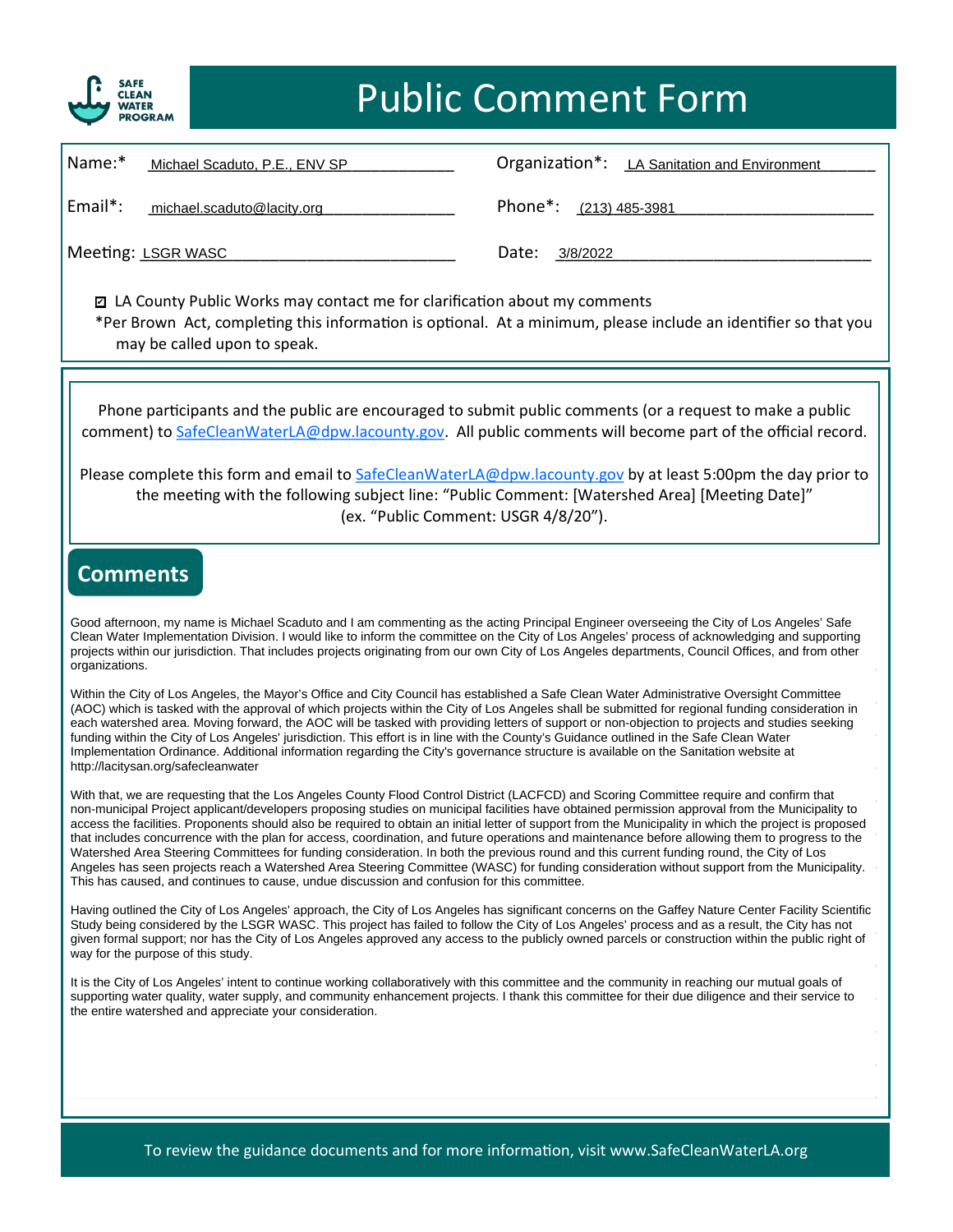

| Name:*                                                                                                                                                                                                                         | Sarai Jimenez                                           | Organization*: Our Water LA (OWLA) |  |
|--------------------------------------------------------------------------------------------------------------------------------------------------------------------------------------------------------------------------------|---------------------------------------------------------|------------------------------------|--|
| $Email^*$ :                                                                                                                                                                                                                    | sarai.jimenez@tnc.org                                   | Phone*: (213) 787-9418             |  |
|                                                                                                                                                                                                                                | Meeting: Lower San Gabriel River WASC meeting on 3/8/20 | Date:<br>3/7/2022                  |  |
| ◘ LA County Public Works may contact me for clarification about my comments<br>*Per Brown Act, completing this information is optional. At a minimum, please include an identifier so that you<br>may be called upon to speak. |                                                         |                                    |  |
|                                                                                                                                                                                                                                |                                                         |                                    |  |

Phone participants and the public are encouraged to submit public comments (or a request to make a public comment) to [SafeCleanWaterLA@dpw.lacounty.gov.](mailto:SafeCleanWaterLA@dpw.lacounty.gov) All public comments will become part of the official record.

Please complete this form and email to [SafeCleanWaterLA@dpw.lacounty.gov](mailto:SafeCleanWaterLA@dpw.lacounty.gov) by at least 5:00pm the day prior to the meeting with the following subject line: "Public Comment: [Watershed Area] [Meeting Date]" (ex. "Public Comment: USGR 4/8/20").

#### **Comments**

 $\mathsf{Hello},$ Hello,

On behalf of Our Water LA (OWLA), I would like to submit the attached letter to the Lower San Off behalf of Our Water EA (OWEA), I would like to subfill the attached letter to the Lower San<br>Gabriel River WASC Committee Members, SCWP Staff, and the Lower San Gabriel River Watershed Coordinator.

Thank you for your time.

 $\mathsf{Roct}$ <u>best;</u><br>Sarai Jimenez Best, Sarai Jimenez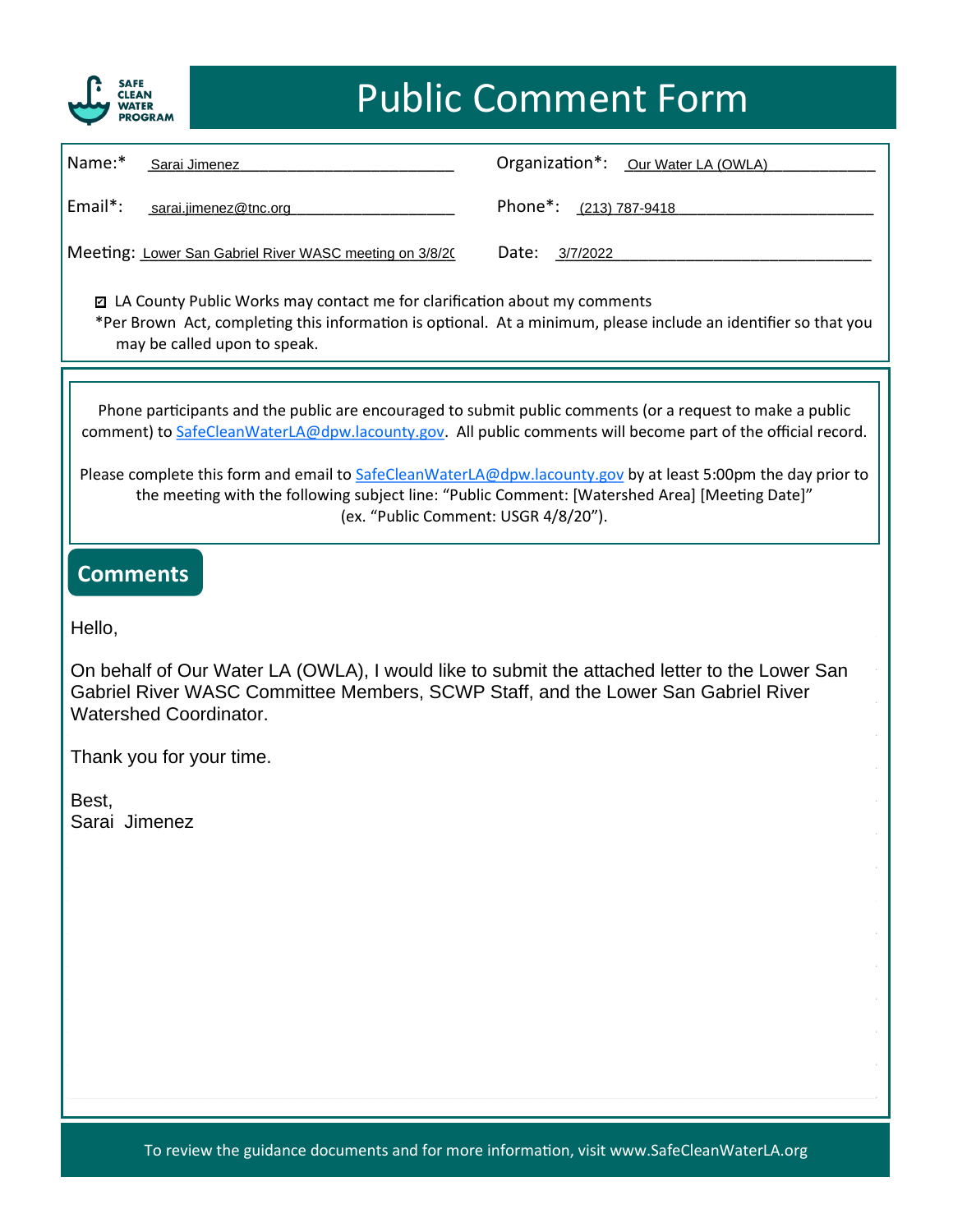

Date: March  $7<sup>th</sup>$ , 2022

To: Lower San Gabriel River WASC Committee Members cc: SCWP Staff, Watershed Coordinator

From: OWLA Core Team (Heal the Bay, LAANE, LA Waterkeeper, Nature for All, NRDC, Pacoima Beautiful, SCOPE, The Nature Conservancy and TreePeople)

RE: Input on Project Prioritization for SCWP SIP

OurWaterLA is a diverse coalition of community leaders and organizations from across Los Angeles County united to create a strong water future for Los Angeles. Our goal is to secure clean, safe, affordable, and reliable water for drinking, recreation and commerce now and for the future. We have a deep commitment to uphold the trust that voters had in this program when passing Measure W, that projects which achieve Safe Clean Water Program objectives of water quality, water supply, nature-based solutions, and community investments are prioritized. Your active participation in this body is appreciated and we are excited about the prospects of working together to achieve a better water future for our region.

As we have identified in previous letters to you, this program is dynamic, and based on the first two rounds of project reviews, interested stakeholders such as OWLA, committee members, and staff recognize the need for improvements to program metrics. With contributions from various stakeholders, we are optimistic that future rounds of program funding will yield projects that not only improve water quality and water supply but also provide community investments that are developed with community participation from concept to implementation and operations. The priorities for OWLA have always been clear, community-led project designs using nature-based solutions. These types of designs will not only address MS4 Permit issues but will also result in projects that can meet the multiple priorities for our region including addressing climate change, providing healthy recreational opportunities, and developing engagement tools so that water issues are more broadly understood and supported by our communities.

As has been reported by staff to the committee, there is currently an assessment being conducted to determine how investments and benefits are attributed to disadvantaged communities. The position of OWLA on this issue is very clear; projects must be located in disadvantaged communities in order to be counted. We are expecting that the reports in development by the SCWP staff working with subject matter experts for Round 4 projects will provide us all with the metrics necessary to plan for and achieve our disadvantaged community investment goals. Until that time, we are urging all WASCs to use only the benchmark of projects located in a disadvantaged community to count toward the 110% threshold.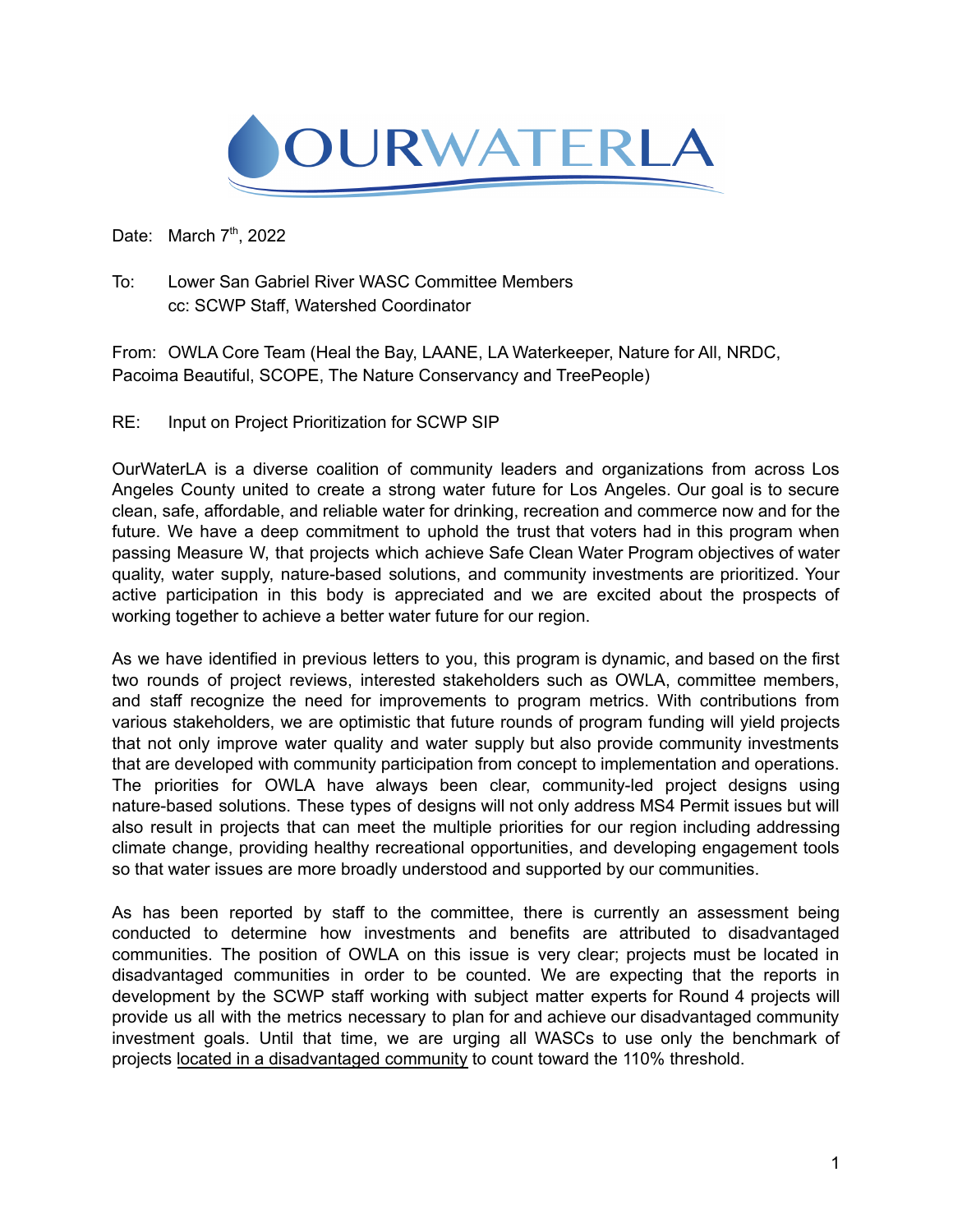The task before you is to consider the prioritization of projects for funding in this round for the 2022-23 SIP. After careful review of the project submissions, **OWLA strongly recommends** that you approve only those projects that include strong remarks for water quality and water supply and that:

- clearly demonstrate a strong community engagement plan and process took place,
- include a significant community investment element and
- as, applicable, are located in a disadvantaged community.

For this WASC the following projects are recommended for approval:

#### *Lakewood Equestrian Center*

OWLA supports this project due to:

- 1. the inclusion of additional native trees, shrubs, and grasses, and natural infiltration cells,
- 2. the robust community engagement which included incorporating community feedback into the project scope and an additional budget specifically for outreach,
- 3. the project's potential for diversion and detention capabilities which would reduce potential stress on the local storm drain system,
- 4. the future possibility of onsite irrigation, to be investigated during the design phase, and,
- 5. the increased connectivity to nearby Rynerson Park and the San Gabriel River trail system.

Thank you for your consideration of these recommendations. We look forward to continuing our engagement with this committee and the watershed coordinators to ensure a better water future for the region.

Sincerely, OurWaterLA Core Team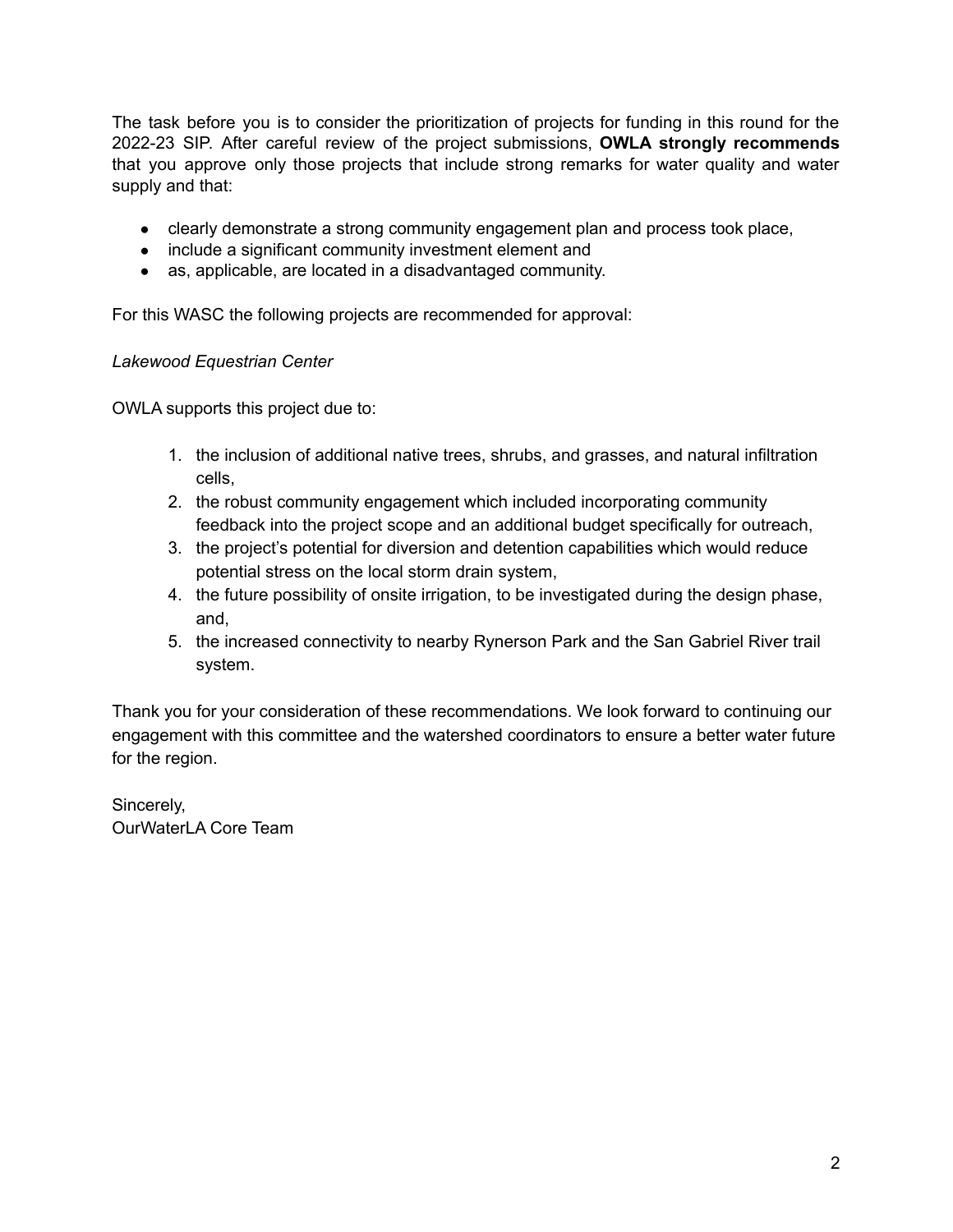

| Name:*<br><b>Richard Watson</b>                                                                                                                                                                                                                                                                                                    | Organization*:<br><b>Richard Watson &amp; Associates</b> |  |  |
|------------------------------------------------------------------------------------------------------------------------------------------------------------------------------------------------------------------------------------------------------------------------------------------------------------------------------------|----------------------------------------------------------|--|--|
| Email*:<br>RWatson@rwaplanning.com                                                                                                                                                                                                                                                                                                 | Phone <sup>*</sup> :<br>949.855.6272                     |  |  |
| Meeting: Lower San Gabriel River WASC                                                                                                                                                                                                                                                                                              | Date:<br>3/8/2022                                        |  |  |
| ◘ LA County Public Works may contact me for clarification about my comments<br>*Per Brown Act, completing this information is optional. At a minimum, please include an identifier so that you<br>may be called upon to speak.                                                                                                     |                                                          |  |  |
|                                                                                                                                                                                                                                                                                                                                    |                                                          |  |  |
| Phone participants and the public are encouraged to submit public comments (or a request to make a public<br>comment) to SafeCleanWaterLA@dpw.lacounty.gov. All public comments will become part of the official record.                                                                                                           |                                                          |  |  |
| Please complete this form and email to SafeCleanWaterLA@dpw.lacounty.gov by at least 5:00pm the day prior to<br>the meeting with the following subject line: "Public Comment: [Watershed Area] [Meeting Date]"<br>(ex. "Public Comment: USGR 4/8/20").                                                                             |                                                          |  |  |
| <b>Comments</b>                                                                                                                                                                                                                                                                                                                    |                                                          |  |  |
| I would like to comment on the Simms Park Stormwater Capture Construction Project about the<br>following topics:<br>1. History of the project<br>2. Urgency and Need for the project<br>3. Probable 15-20 year delay if funding for construction is unavailable<br>A Additional local match contribution by the City of Politiquer |                                                          |  |  |

4. Additional local match contribution by the City of Bellflower<br>
<sub>1</sub>

The LCC Watershed Management Group would like to request that the LSGR WASC members<br>support the Simms Park Stormwater Capture Construction Project support the Simms Park Stormwater Capture Construction Project.<br>
Support the Simms Park Stormwater Capture Construction Project.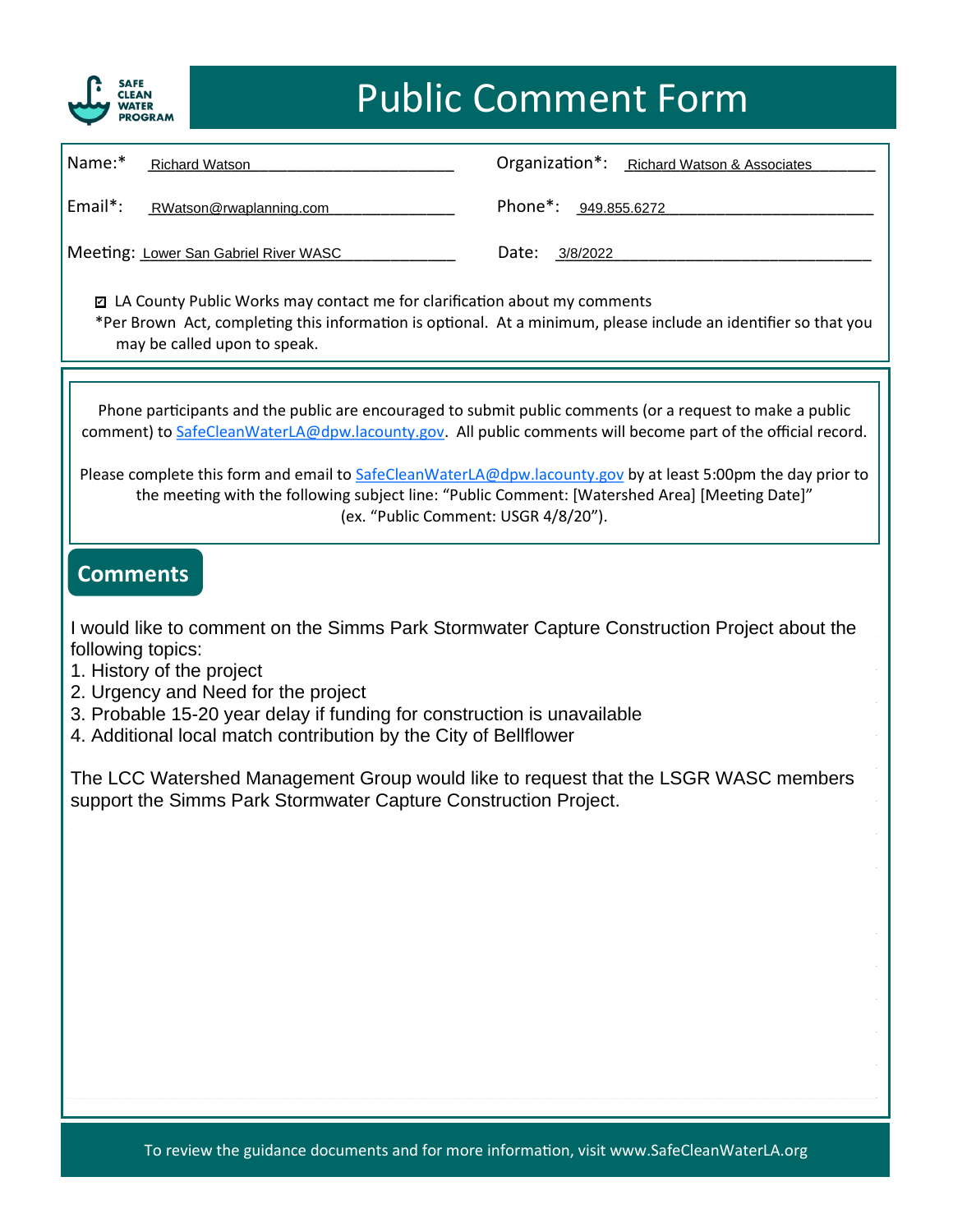

| $\vert$ Name: $*$ | Oliver Galang                                                                                                                                                                                                                 | Organization*:<br>Craftwater on behalf of Bellflower |
|-------------------|-------------------------------------------------------------------------------------------------------------------------------------------------------------------------------------------------------------------------------|------------------------------------------------------|
| Email*:           | Oliver.Galang@craftwaterinc.com                                                                                                                                                                                               | Phone*: 213.598.4178                                 |
|                   | Meeting: Lower San Gabriel River WASC                                                                                                                                                                                         | Date:<br>3/8/2022                                    |
|                   | . The contract of the contract of the contract of the contract of the contract of the contract of the contract of the contract of the contract of the contract of the contract of the contract of the contract of the contrac |                                                      |

■ LA County Public Works may contact me for clarification about my comments \*Per Brown Act, completing this information is optional. At a minimum, please include an identifier so that you may be called upon to speak.

Phone participants and the public are encouraged to submit public comments (or a request to make a public comment) to [SafeCleanWaterLA@dpw.lacounty.gov.](mailto:SafeCleanWaterLA@dpw.lacounty.gov) All public comments will become part of the official record.

Please complete this form and email to [SafeCleanWaterLA@dpw.lacounty.gov](mailto:SafeCleanWaterLA@dpw.lacounty.gov) by at least 5:00pm the day prior to the meeting with the following subject line: "Public Comment: [Watershed Area] [Meeting Date]" (ex. "Public Comment: USGR 4/8/20").

#### **Comments**

The Simms Park Stormwater Capture Project is a top priority project for the City of Bellflower. The project is also located in a Disadvantaged Community and provides multiple project benefits<br>including improved enerts fields, notive londescaping, and an LID perking let including improved sports fields, native landscaping, and an LID parking lot.

The City has allocated in its Fiscal Year 2022-23 Budget, the following funds that will be<br>arranged for the Construction of the Simms Bark Stermuster Capture Broject arranged for the Construction of the Simms Park Stormwater Capture Project.

- analiged for the construction of the climns Faik Stoffwater Capture Project.<br>1. Bellflower, Measure W, Municipal Funds \$ 400,000
- 2. Bellflower, Measure A \$ 500,000<br>3. Bellflower, Public Project Fund \$2,000,000  $\frac{22,000,000}{\sqrt{210}}$  Total Fiscal Year 2022-23 Budget  $\frac{22,000,000}{\sqrt{21000}}$ 2. Bellflower, Measure A  $$500,000$

These funds allocated towards the project will allow the City to reduce its Safe, Clean Water These range allocated tenance the project rim allow the enty to reddee he calle, creativitate.<br>Funding Request, from \$15,666,700 to \$13,666,700 as follows.

- 1. Fiscal Year 2022-23 \$2,635,561
- \_\_\_\_\_\_\_\_\_\_\_\_\_\_\_\_\_\_\_\_\_\_\_\_\_\_\_\_\_\_\_\_\_\_\_\_\_\_\_\_\_\_\_\_\_\_\_\_\_\_\_\_ 2. Fiscal Year 2023-24 \$5,515,570
- \_\_\_\_\_\_\_\_\_\_\_\_\_\_\_\_\_\_\_\_\_\_\_\_\_\_\_\_\_\_\_\_\_\_\_\_\_\_\_\_\_\_\_\_\_\_\_\_\_\_\_\_ 3. Fiscal Year 2024-25 \$5,515,570

By reducing the first year request, other critical LSGR WASC Infrastructure Projects could also be considered for design funding. Therefore, we request that the LSGR WASC consider the City's offer for Partial Funding of the Bellflower Simms Park Stormwater Capture Construction<br>Project for the LSGR Stormwater Investment Plan (SIP).  $\mathcal{L}$  , and the contract of the contract of the contract of the contract of the contract of the contract of the contract of the contract of the contract of the contract of the contract of the contract of the contract o Project for the LSGR Stormwater Investment Plan (SIP).